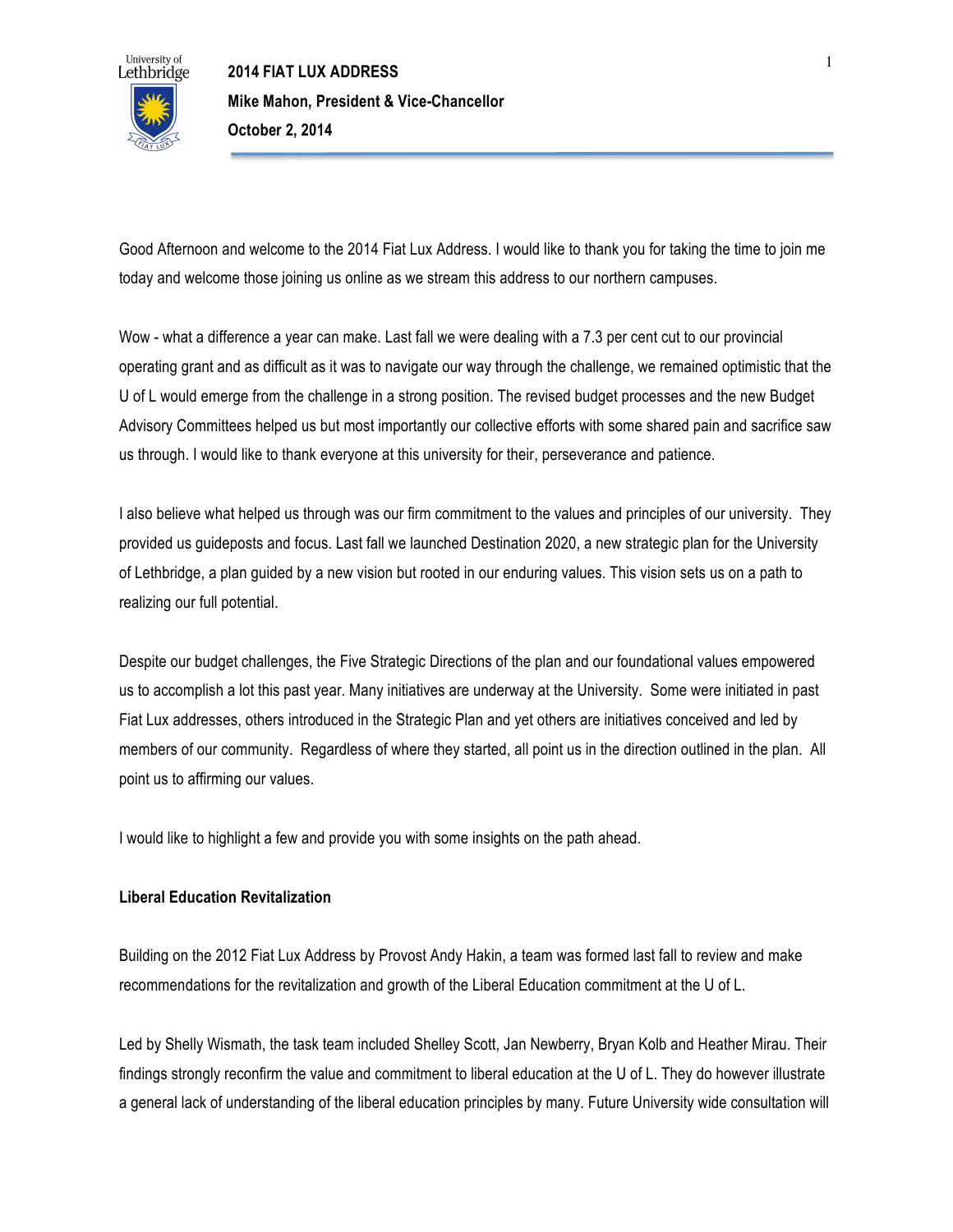

lead to recommendations and an action plan for increasing the awareness and understanding of liberal education across the U of L campuses. I look forward to the revitalization of liberal education in our University and see it as a priority. A proposal for revitalization is expected later this fall.

A special thank you goes out to Shelly and her team for the extensive work they have done this past year.

## **FNMI Initiatives Update**

The initiative to increase the participation of FNMI peoples in all aspects of the University of Lethbridge community is also gaining momentum.

Last fall the *Blackfoot and First Nations, Metis and Inuit Protocol Handbook* was approved by GFC. The Protocol Handbook guides University faculty and staff hosting university events in how to recognize Blackfoot and FNMI cultures and on hosting Blackfoot or other FNMI peoples at the University of Lethbridge.

Another highlight of this initiative was the recent signing of the first official Memorandum of Understanding between the University of Lethbridge and Red Crow Community College on June 11th. This was a historic event held at Red Crow Community College and commits both of our institutions to promote and collaborate on academic programming, research and innovation, and community service.

A recent philanthropic gift from ConocoPhillips Canada has supported orientation activities for FNMI students this fall. The gift will also enable an expanded Native Awareness Week, and the development of an inaugural First Nations Graduation Pow-Wow at the University in 2015.

Another key recommendation of the FNMI report was to create a Gathering Place on campus for FNMI students. Last fall, the Paterson Centre was designated as the interim Gathering Place and renovations were made to the facility over the summer. We are planning for phase 2 of the Destination project to provide the permanent home for a gathering space to be housed in University Hall.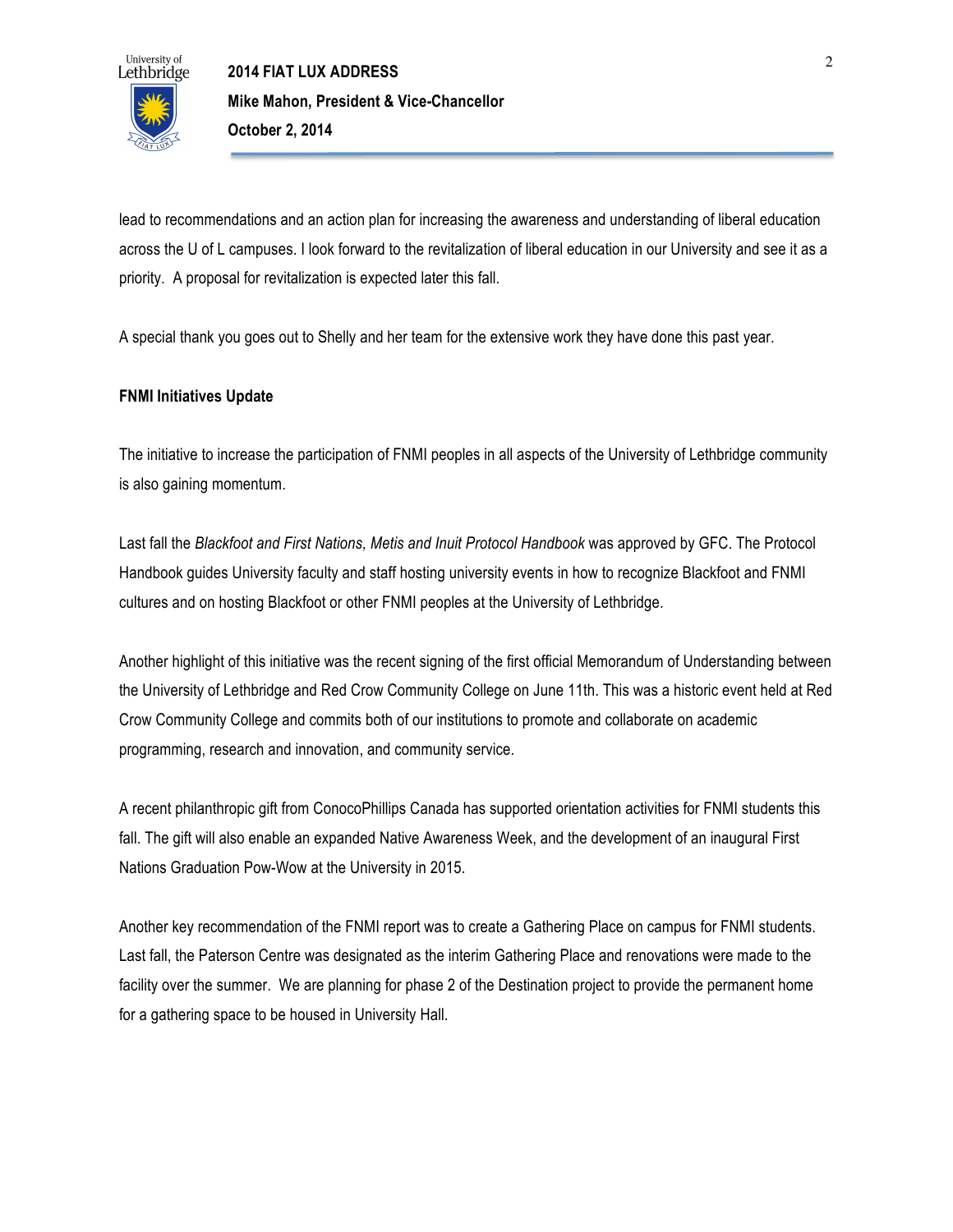

# **Internationalization Strategy**

Another important initiative currently underway is an internationalization strategy for the University of Lethbridge. A team was struck last fall to review and make recommendations to address the need to better coordinate international efforts at the U of L.

The proposal establishes a system for coordination and communication, it provides a comprehensive focus and strategy for international efforts across the university at all levels and at all campuses, and it increases service to those planning an international experience.

I would like to thank all of those involved in this work to date, a restructuring of international activities is now underway in accordance with this strategic planning model. University of Lethbridge International has been established to facilitate, coordinate, promote and monitor international activities. Paul Pan has been appointed the Acting Executive Director of this group that will ensure the successful development and implementation of an integrated and collaborative internationalization plan.

This year we were able to establish the President's Grant for International Community Engagement thanks to an anonymous donation. The award provides up to \$5,000 to students to spend an extended period of time in a paid or volunteer role in a developing country. This year:

Fourth-year political science student Brandon McNally spent the summer in Nepal, where he worked for a nongovernment organization called Environmental Camps for Conservation Awareness (ECCA).

A group of nursing students completed their final clinical practice course at Mulago Hospital in Kampala, Uganda.

And Sara Bieniada, an undergraduate student in the Faculty of Management, will go Burkina Faso, Africa, this month, where she will teach English as a second language.

This program is beneficial on so many levels. It is designed not only to give our students the incredible opportunity to travel abroad and do meaningful work, but it specifically calls for their projects to create lasting partnerships that will strengthen international networks and create a lasting effect of their visit.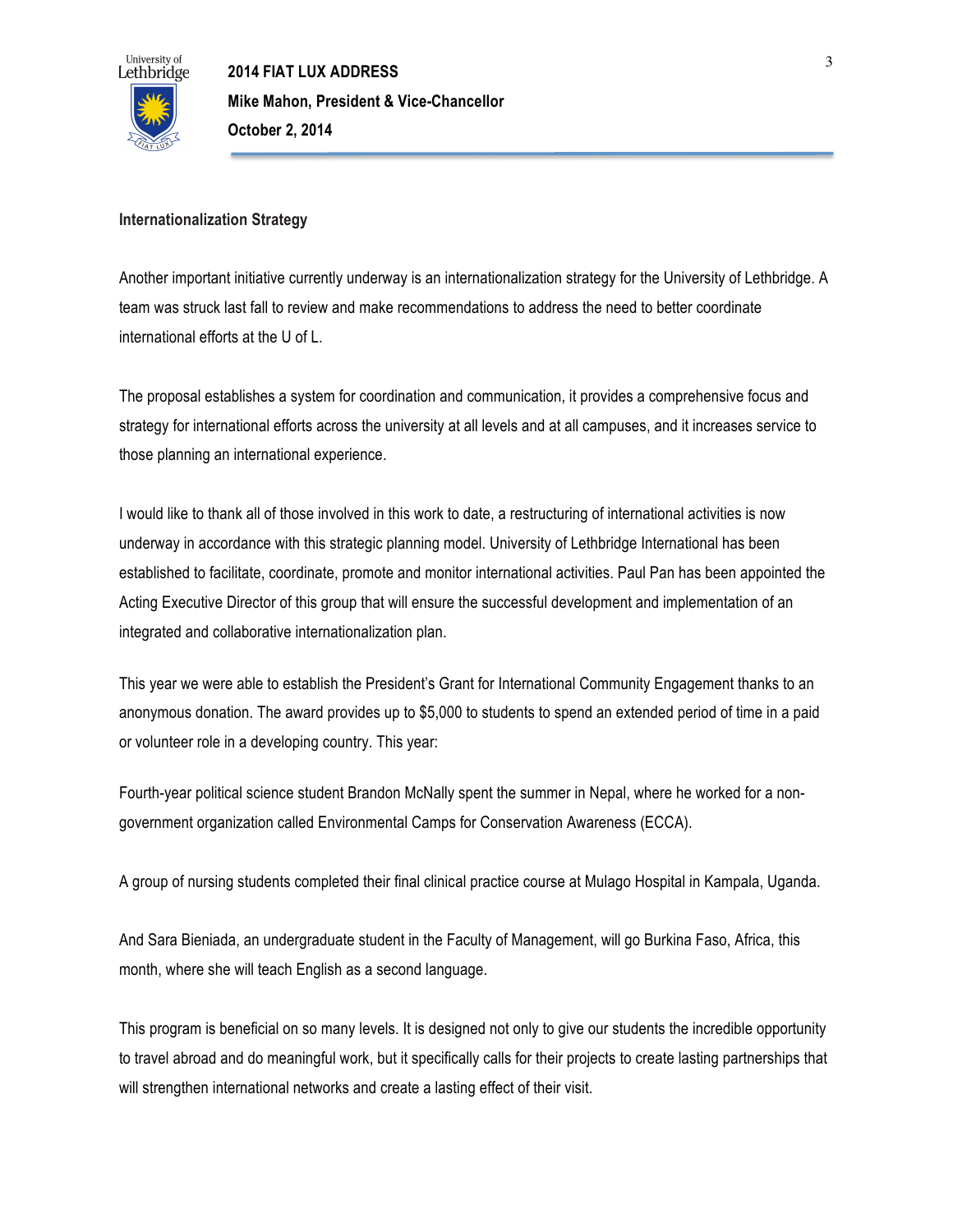

## **New Programs**

It is important to mention several new programs that have been introduced this past year or are forthcoming this year:

The Bachelor of Fine Arts (in Native American Art) was introduced. This unique and historically significant offering reflects the importance of aboriginal art and culture in our region and across North America.

Enrolment in nursing and education continues to be strong and both programs are at capacity this year. Next fall, the Faculty of Health Sciences will admit students to its new aboriginal health major and will be offering a bachelor of therapeutic recreation in Fall 2016. A new masters of nursing has also been approved and will be offered in Fall 2015.

The Faculty of Education has admitted 36 more students into its two-year program, making for more than 250 students overall. The faculty will also be introducing a new PhD in Education with intake beginning July 2016.

The Faculty of Arts and Sciences plans to restart its first year Engineering Transfer program next year. The Faculty is also planning to pilot a special liberal education program focused on water, sustainability and equality for a select cohort of students in 2015.

The Faculty of Management launched the Executive in Residence program last year that brought Silicon Valley entrepreneur, executive and alumnus Anil Pereira (BMgt '87) to our campuses to share his extensive knowledge and insight with our students.

And, our Provost's office is working on 2 new dual credit courses with local high schools.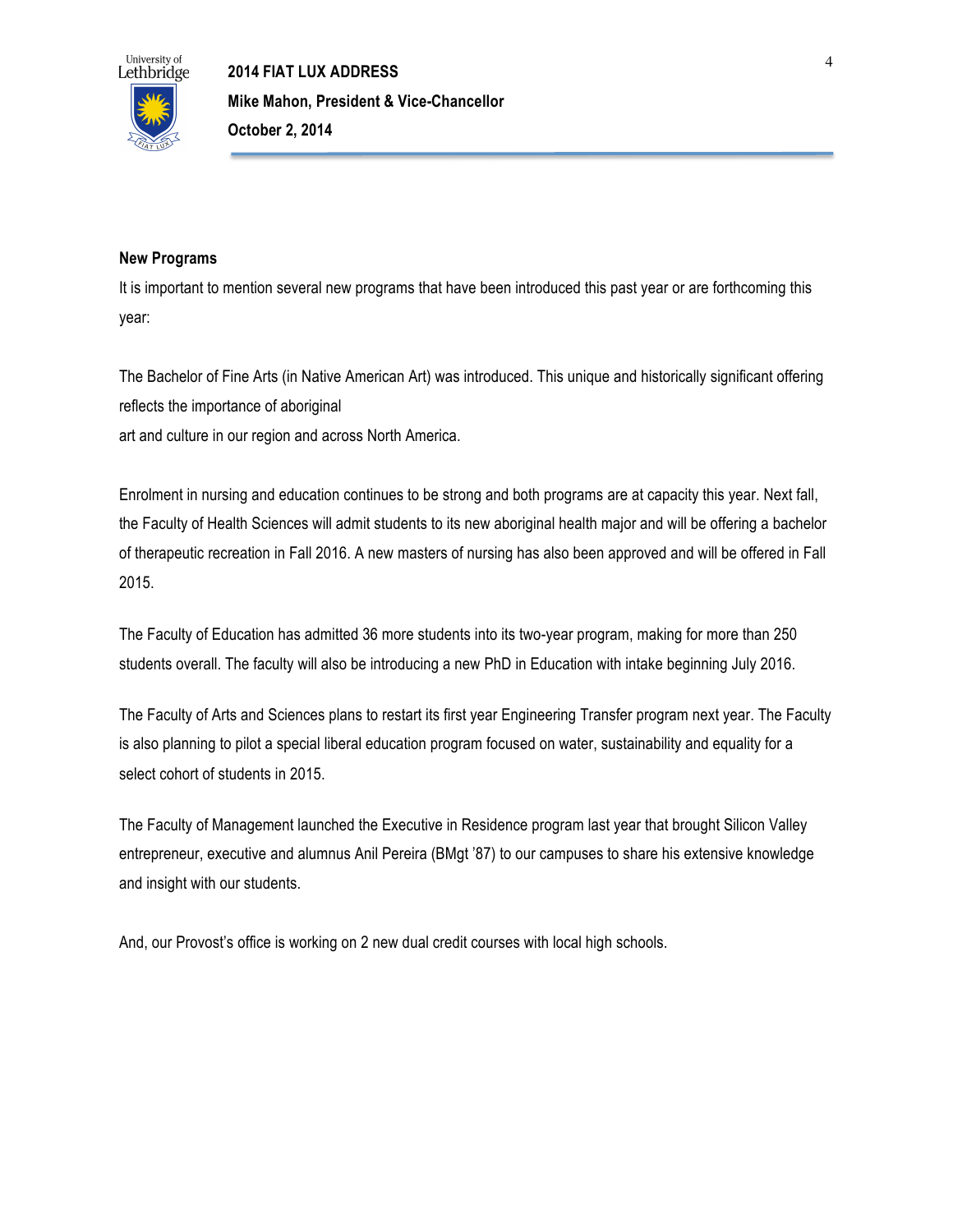

### **People Plan**

Sam Smith, the first president of the University of Lethbridge, said it best "Our people define our University and are our greatest strength" - I have always reinforced the importance of this statement and over the past couple of years a campus-wide committee has been working on the development of a People Plan.

The People Plan will examine what support mechanisms currently exist for our employees and what new alternatives can be implemented to ensure continued support. A confidential, online employee survey will be conducted in November to identify areas for improvement and areas where we excel, gather information on priorities, collect feedback on the working environment and provide a benchmark for future evaluation. Please participate in the survey, we need to hear from you. We want to differentiate our university from others, to be among the best places where people want to work, educate, learn, conduct research and engage in creative activity – and we can't do that without your feedback.

### **Enrolment**

This fall we welcomed 8,224 students to our campuses in Lethbridge, Calgary and Edmonton. Graduate student, international undergraduate and FNMI registrations are up this year. Despite this, enrolment continues to be a concern at the University of Lethbridge as we are reporting a 2.0 per cent decline from last year. Although we have seen a trend in increased credit hours year by year for the last three years, this is the fourth consecutive year our fall enrolment, based on final headcounts, has declined.

This is a concern for all of us. Enrolment at this university is something each and every one of us need to take responsibility for. We must do all we can to ensure that the University of Lethbridge is the institution of choice for those prospective students here in our own back yard. We must ensure that we offer a welcoming, supportive environment and rigorous academic programs of the highest quality to attract not only those local students but students from throughout Alberta, Canada and the world. All of our individual and collective goals are predicated on a solid base of undergraduate and graduate students. We cannot afford to see these numbers drop again.

We need to continue to build on that promise we make to students every year - to do our best so they can be their best; to build the facilities and acquire the technology that creates an environment for discovery; and to foster the exploration and the inquiry that excites and ignites learning.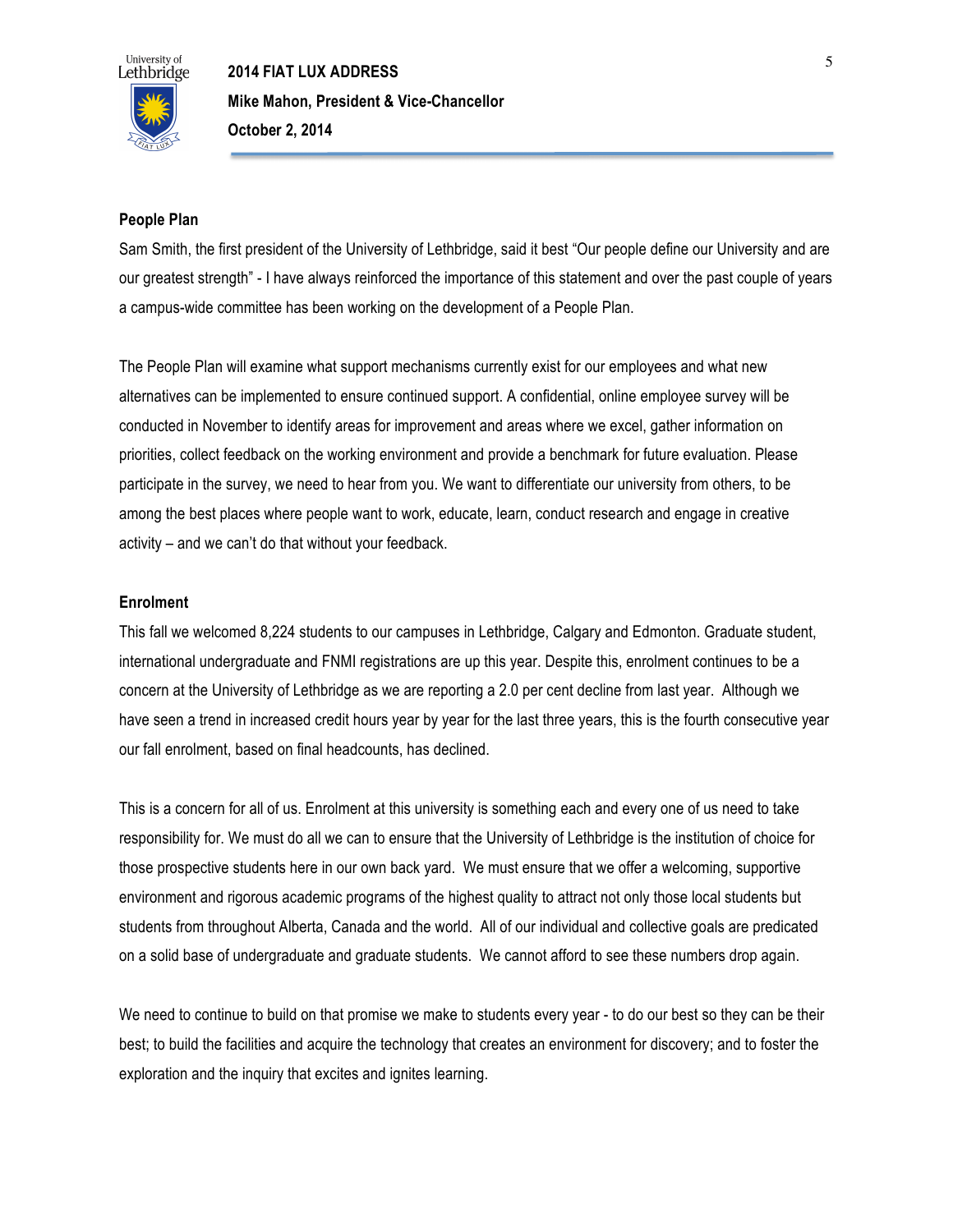

And so many new initiatives do illustrate our commitment to this promise, and our retention rate illustrates this as we are up over 6% in continuing students. The new two-year Banner revitalization project will streamline business processes to improve the use of the Banner System across all units; the new student portal centralizes access for students and their information needs, the welcome week of activities including our new commencement ceremony involved nearly every department and administrative unit to introduce new students to our campuses; our facilities teams have been working tirelessly on our campus structures - upgrading our patios, sidewalks, parking lots and manicuring our campus lawns and tree groves.

Thank you all for your efforts. I truly believe we provide a student experience second to none at this University and we need to continue to ensure students are here to experience it.

### **Destination Project**

One particular project that is gaining quite a bit of attention lately is the Destination Project.

As you know the first phase of this project, the science and academic building, received a significant investment from the Government of Alberta earlier this year. KPMB/Stantec Architects are leading the design process for the new science and academic building and the new energy centre. Several superweeks of design activities have guided the planning process to date.

The Integrated Design process is the foundation for the framework that will guide the planning and construction for the project. Several key themes have evolved from discussions. Creating a supportive environment, creating a transdisciplinary environment, sustainability, campus and community connectivity, and signature architecture, have guided the decision making process.

I hope you were able to take part in the design presentation last week, if not a public presentation is taking place tonight at the Penny Building at 7p.m. We really need your feedback on the three building massing options located north and west of University Hall.

The spirit of "imagining the possibilities" has remained at the heart of what we do here at the U of L and we need to continue this practice as it will shape what the institution will become over the next 50 years.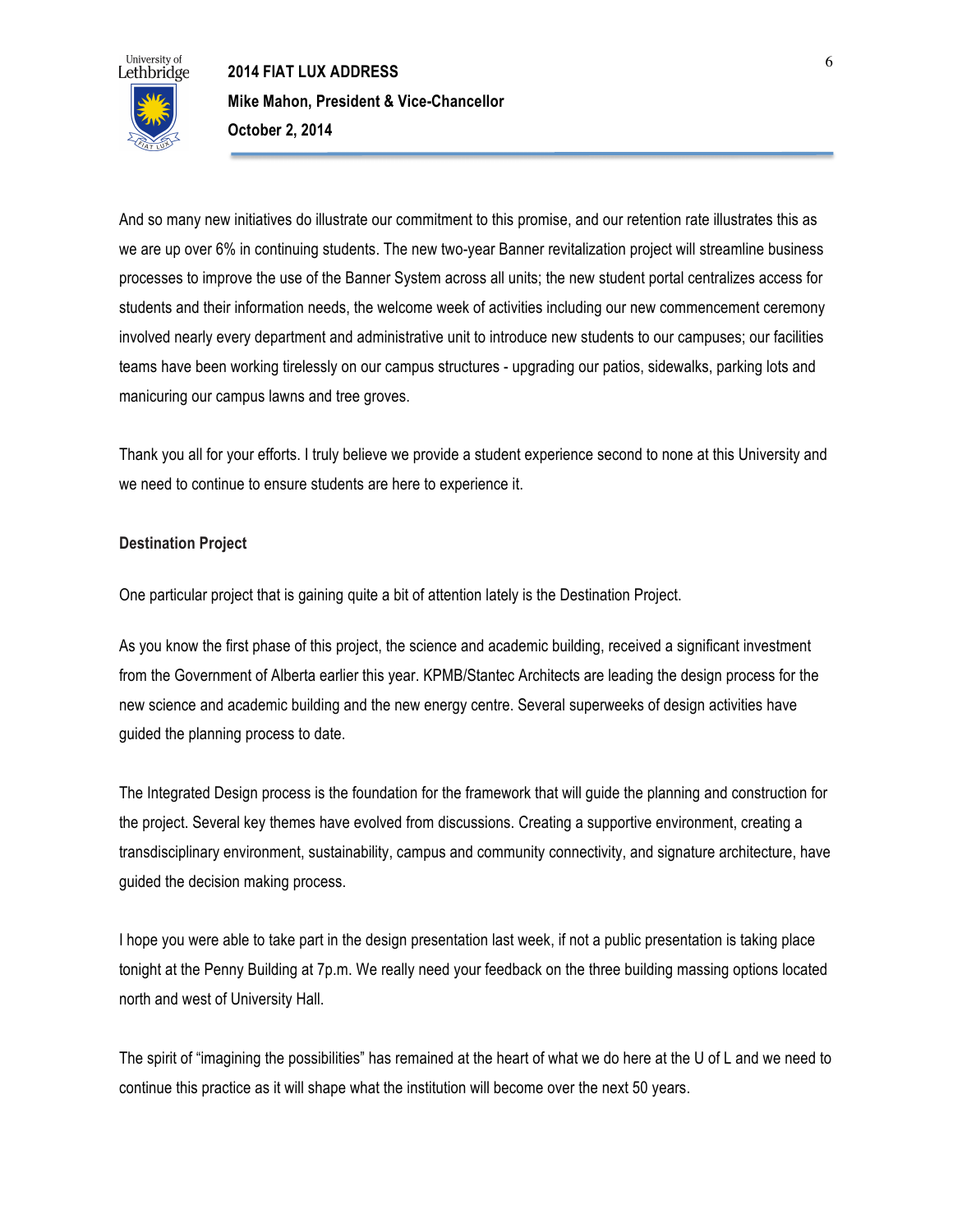

### **The Year Ahead**

For a year that started out with us fairly pre-occupied with budget concerns, we kept focused on our path forward. A path guided by our values, priorities and our strategic plan.

As I prepare for my second term as president I have been giving a lot of thought to what the next five years might look like. With a new signature building in the works, a facility that will not only change the face of our campus, but the way we conduct research and teaching here at the U of L; a  $50<sup>th</sup>$  Anniversary in 2017, an opportunity to not only celebrate the milestone, but to engage our communities in advocacy and continued support; and the most significant fundraising campaign in our history getting underway – there is much to do!

Much of my time needs to be spent on ensuring these initiatives are successful. I see much of my work ahead focused on external advocacy. I need to work with donors, government, external agencies like AUCC, and funding agencies to help us achieve our institutional goals. We saw how easily our budgets could be reduced. That tells me that much work needs to be done to ensure that the public and government truly understands the value of this university to the community and that better appreciation of the contributions our faculty, our students and our staff make to creating a better society. Universities are fundamental to a modern society and I still see much work that remains to be done to better tell this story.

## **SSHRC Initiative**

We haven't talked much about phase two of the Destination Project, the revitalization of University Hall. This will be a significant re-investment in the Social Sciences, the Humanities and the Fine Arts at this University.

Building upon Erikson's original vision for creating space that reflected the ethos of liberal education, this renovation will facilitate our progress towards becoming an increasingly competitive comprehensive university by providing a space for interdisciplinary research on people, culture, and society. Our plan is to support and promote Social Sciences and Humanities research in part by establishing a dedicated *place* for it, to create community by physically bringing together existing research partnerships and fostering new and emerging collaborations.

We ARE a Comprehensive Academic and Research Institution (CARI) – all disciplines define our strength. We need a commitment by the institution to bring more attention to the Social Sciences, Humanities and Fine Arts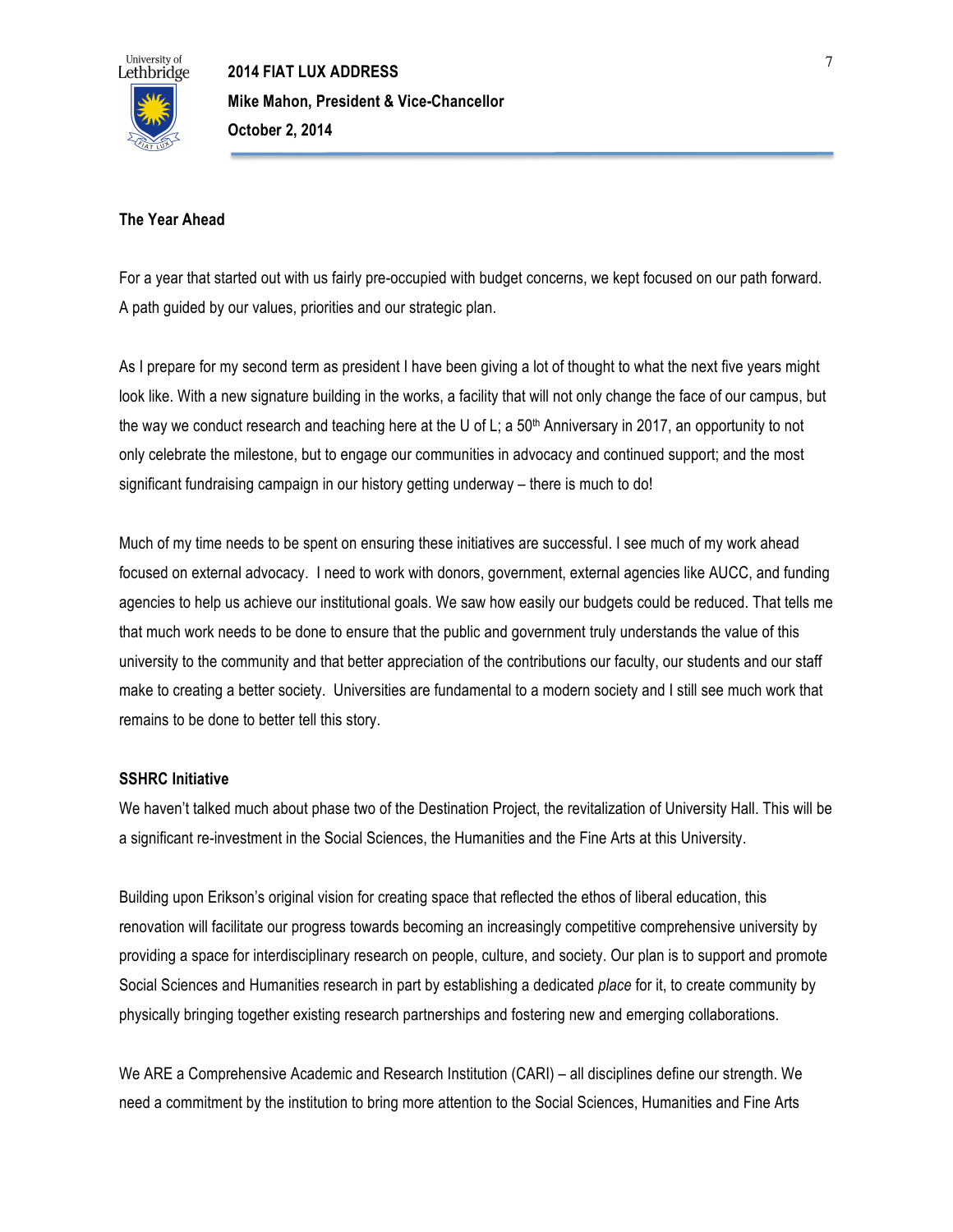

achievement. We need to invest in all of our scholars, we will work to secure funding across all disciplines. As a CARI institution we need to continue to set ourselves apart from our competitors and align with our peers.

It goes without saying that high impact research across many disciplines continues to be achieved at our institution in the absence of significant funding support, and this is especially true in the social sciences and humanities, where scholars consistently produce high profile research. While we will always support and celebrate this culture of scholarship, we cannot embrace it as our only means of success. As we confirm our place as one of Alberta's four CARI institutions we must also acknowledge the external agencies and organizations that reflect our impact at the national level. Canada's TriCouncil Research program is the benchmark for research excellence; success on the TriCouncil stage confirms peer-reviewed success on the national stage. Moreover, much of the operational infrastructure for research is determined in ratio to our success in Tri-Council grant competitions. Directly, the number of Canada Research Chairs we are allocated as well as our funding envelope for the Canadian Foundation for Innovation program are both determined based on our success at the TriCouncil level. Indirectly, TriCouncil success is used as a measurement by other funding agencies about the capacity and capability of an institution, and a tremendous amount of external resources are tied to success at this level.

Our success in CIHR is growing and we continue to hold strong in the NSERC portfolio. Success in the SSHRC portfolio though has been challenging. Based on national success scores, which hover around 20%, SSHRC is arguably the toughest competition in which to mark success. I firmly believe though that we have what it takes to elevate our profile across all portfolios. We have world-renowned scholars, we have some of the country's brightest minds in our Canada Research Chairs, and we have a cohort of exciting young scholars who are all poised to contribute to the vibrancy of research and creative activity in Canada. Looking forward, I commit to continued support across all disciplines.

#### **50 By 50**

One way to illustrate that support is through Research Chairs. Research Chairs are one of the means we are achieving our realization as a comprehensive university. High profile academic appointments enable the University of Lethbridge to attract and retain accomplished and promising scholars to lead the research programs that confirm our strengths and shape our future. The University of Lethbridge currently has 32 Research Chair or professorship appointments, sponsored through external granting agency support, through institutional operating budget allocations or through private philanthropic or industry support.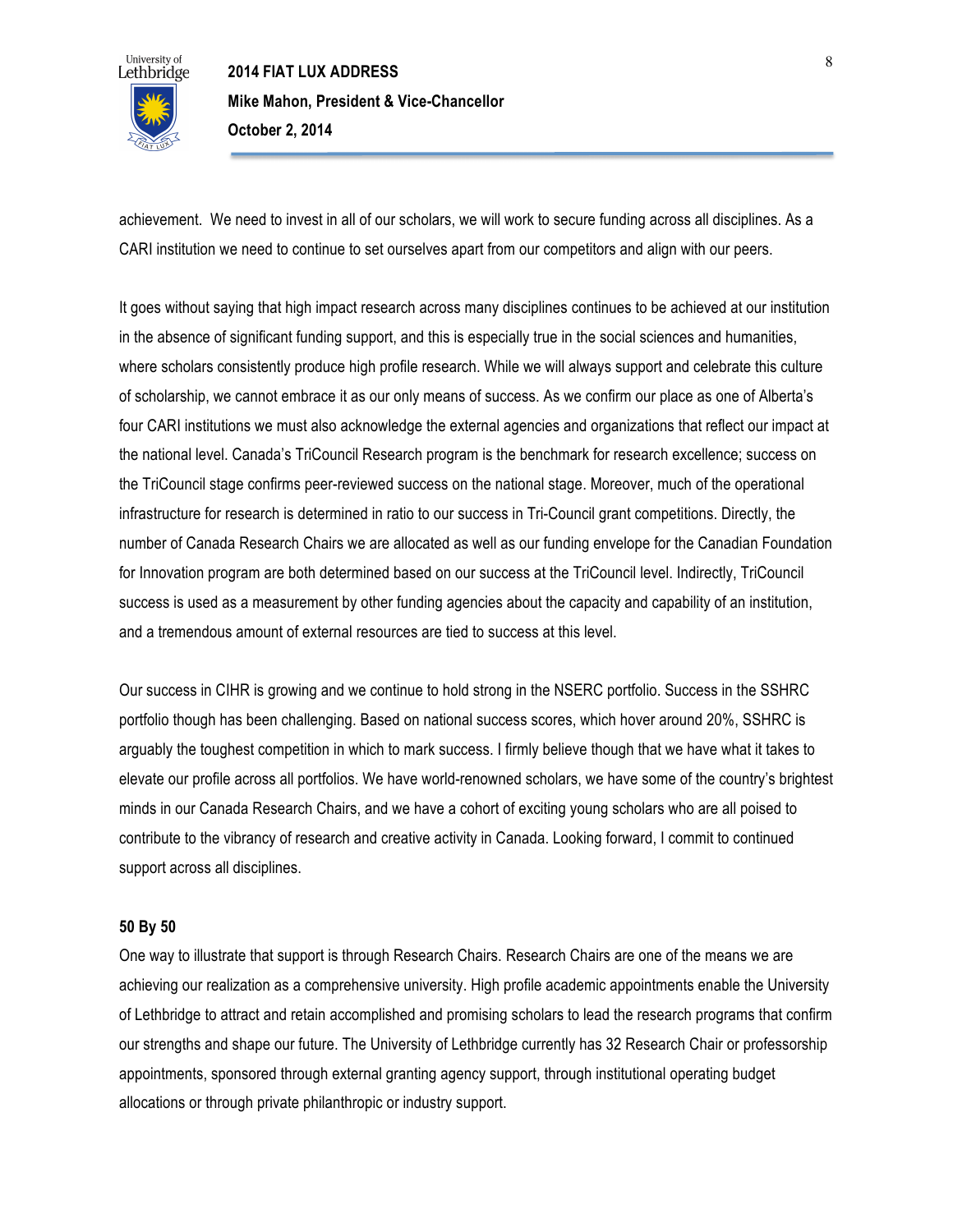

All Research Chair appointments at the University of Lethbridge have played a vital role in helping us achieve our current benchmark and status amongst Canada's most influential research institutions. In the last year alone we have announced 8 new chairs.

### Canada Research Chairs **Kristine Alexander** and **Locke Spencer**; CAIP Chairs

**Majid Mohajerani** and **Nahal Thakor**; AIHS Translational Health Chair in Aboriginal Health and Wellbeing **Cheryl Currie**; Alberta Gambling Research Institute Chair **Darren Christensen**; AITF Strategic Chair in (RNA) Bioengineering **H.J. Wieden**; Emmy Droog Professorship in Complementary and Alternative Health Care **Brenda Leung**.

To help ensure our continued hold amongst Canada's top-tier research institutions, but also to recognize and to celebrate the outstanding scholarship of our existing faculty, the University of Lethbridge intends to increase the number of research chair appointments at

our institution. The goal is 50 Research Chairs by our 50<sup>th</sup>Anniversary. With 32 current (or pending) Research Chairs, 18 new appointments are needed to achieve the 50 by 50 goal.

As the first step toward achieving this goal, I am pleased to announce that up to **five** new University of Lethbridge Board of Governors Research Chairs will be appointed this academic year, and I anticipate that a *Call for Nominations* will be released in the coming weeks. Our Board of Governors Research Chair program has been updated to align with the structure of the Canada Research Chair program and to advance our institutional Strategic Research Plan. Our intentions are to invest in our existing faculty, to recognize excellence across all disciplines, and to grow our graduate programs.

It is important to note that we will endeavor to achieve the goal through a combination of external agency and internal support mechanisms. The 50 by 50 is an **aspirational goal**; we will not compromise credibility to attain this aspiration. In fact, by continuing to use the Canada Research Program as our guide for selecting new internal appointments, we will continue to uphold the standards for excellence that are reflected in our current Board of Governors Chair appointments.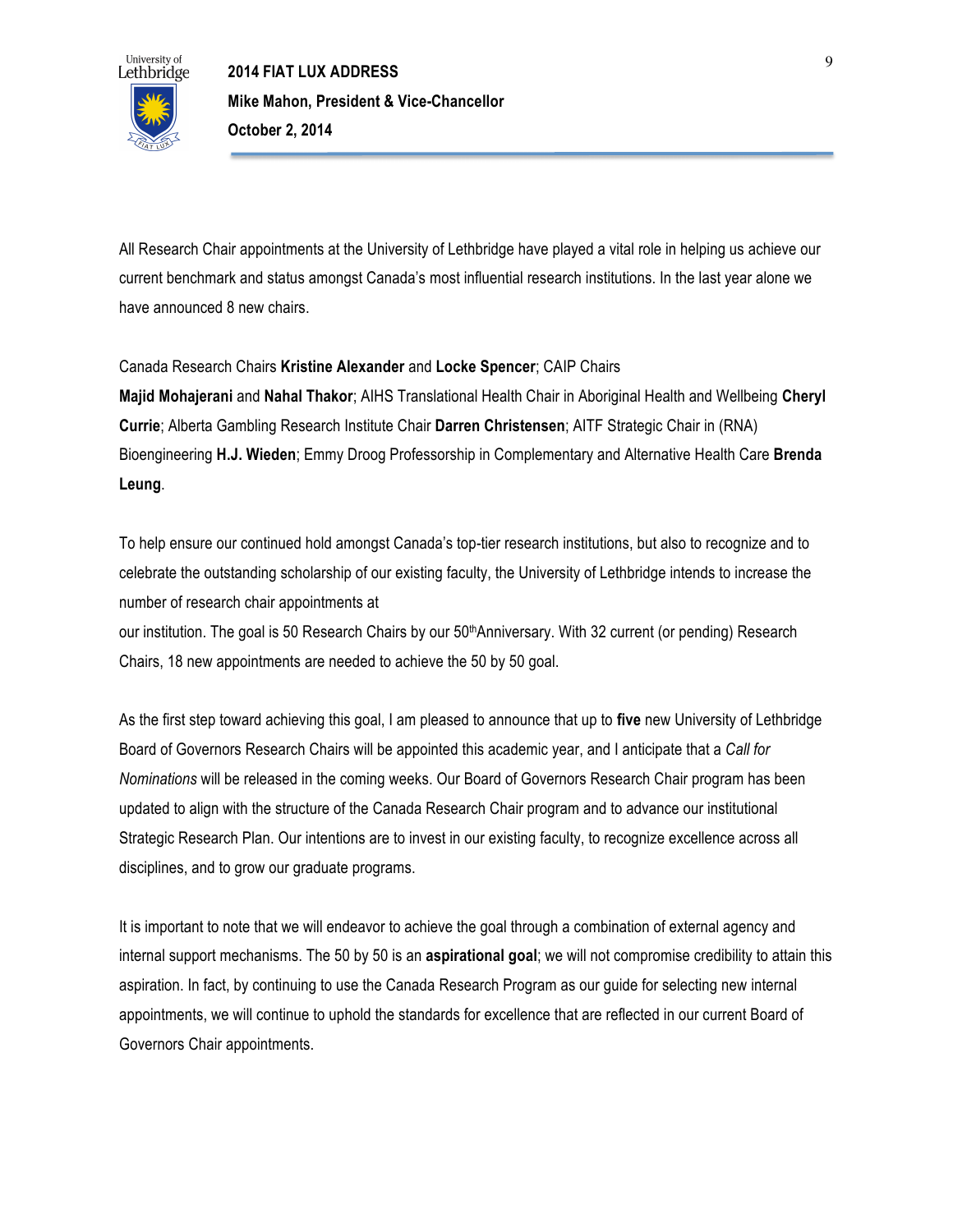

One vacancy that currently exists is the Potato Growers of Alberta Chair. This summer we announced a \$1 million gift from the Potato Growers of Alberta (PGA), McCain Foods, ConAgra Lamb Weston and Cavendish Farms to establish a Chair in potato science and we are working hard to match these funds as well.

### **Agriculture Strategy**

Southern Alberta has a proud and rich heritage of agricultural production. Today, Albertans employ advanced practices to produce crops and livestock products of world renown, despite our challenging semi-arid landscape. As global food demand increases, the need for Alberta agriculture is becoming stronger than ever. To take advantage of this opportunity, however, there is a critical need for innovative agricultural research and data-driven agribusiness.

U of L faculty have expertise in a range of fields connected to agriculture, including agricultural biotechnology, remote sensing, agricultural economics and management. We offer our students both direct entry and postdiploma programs in Agricultural Studies, and we have an increasing number of graduate students in agriculturerelated fields. We are, thus, delighted to announce our plans to create a new Centre for Agricultural Research and Agribusiness Innovation, which will build upon these successes to enhance research and training in agriculture.

Equally exciting were two important new investments in agriculture at the University of Lethbridge. In June, Cor Van Raay provided \$5 million to launch the Southern Alberta Agribusiness Program at the University of Lethbridge and Lethbridge College. This will facilitate an agricultural innovation and entrepreneurship program here at the U of L, as well as funding for enhanced academic programming and endowed student awards. This was followed by a \$1 million investment by the Potato Growers and Producers of Alberta.

These investments will stimulate agricultural research and agribusiness at our new Centre, which aims to prepare graduates to develop the scientific and business solutions that are needed to meet the demands of a growing global population, while creating new economic opportunities in Alberta, Canada and beyond.

Collectively, these initiatives will make the University of Lethbridge a leader in agricultural education and research.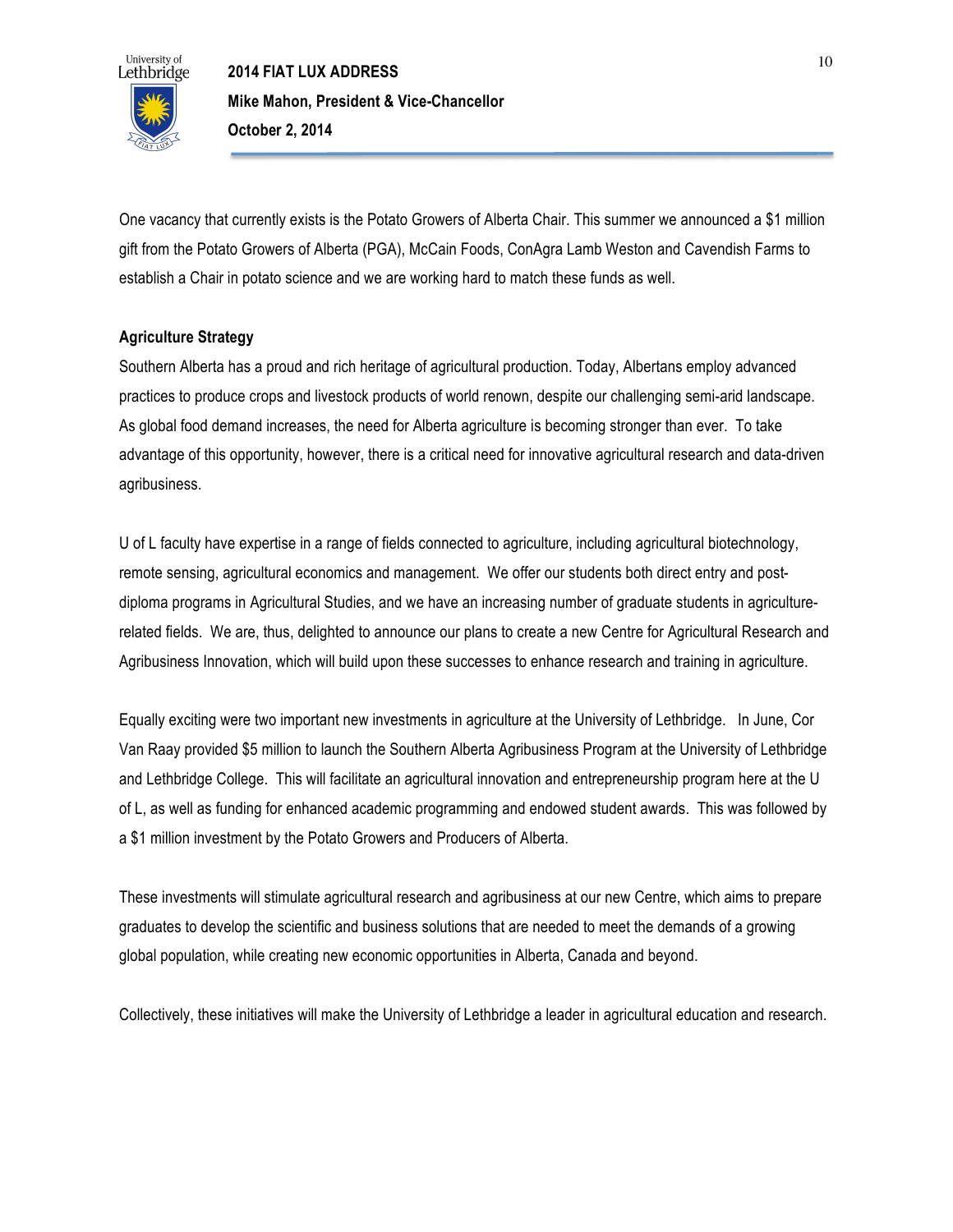

## **THINCC**

Our commitments to liberal education, undergraduate student research, and co-operative education opportunities all provide a rich environment for the successful development of a generation of innovative thinkers and entrepreneurs who are poised to respond to and drive change.

Our students are well prepared academically and have demonstrated a capacity to innovate and discover in our laboratories and classrooms. To make the most of their liberal education, we need to provide them with the tools they need to take advantage of emerging business opportunities and develop solutions to address our social and economic challenges.

Toward this end, the University will continue to develop a concept introduced as THINC. It will be a practical and hands-on academic experience that represents our institutional commitment to support innovative thinking and entrepreneurial skill development amongst our students. It is an initiative that will provide an immersive learning experience to equip U of L students to launch ideas into action; an incubator for student innovations and entrepreneurial aspirations.

It is perhaps another modern way to express the value of a liberal education.

#### **50th Anniversary Initiatives**

I have alluded to our future many times already and have mentioned the University's 50<sup>th</sup>Anniversary that is fast approaching in 2017. This will be a pivotal milestone for our university, a time to pay tribute to our past and look to our future with great optimism. A 50thAnniversary committee has been struck to encourage and enable a range of activities to not only commemorate and celebrate the founding of our University but to create a lasting legacy that will benefit those who follow us.

The  $50<sup>th</sup>$  anniversary gives us the opportune time to reflect on the people that brought this University to where it is today. Through their foresight and perseverance, we have been entrusted with one of Canada's finest institutions of higher learning. All of the initiatives I have outlined today – both those fully matured and those still fledgling will be among our bequests to the stewards of the University of Lethbridge who will follow us.